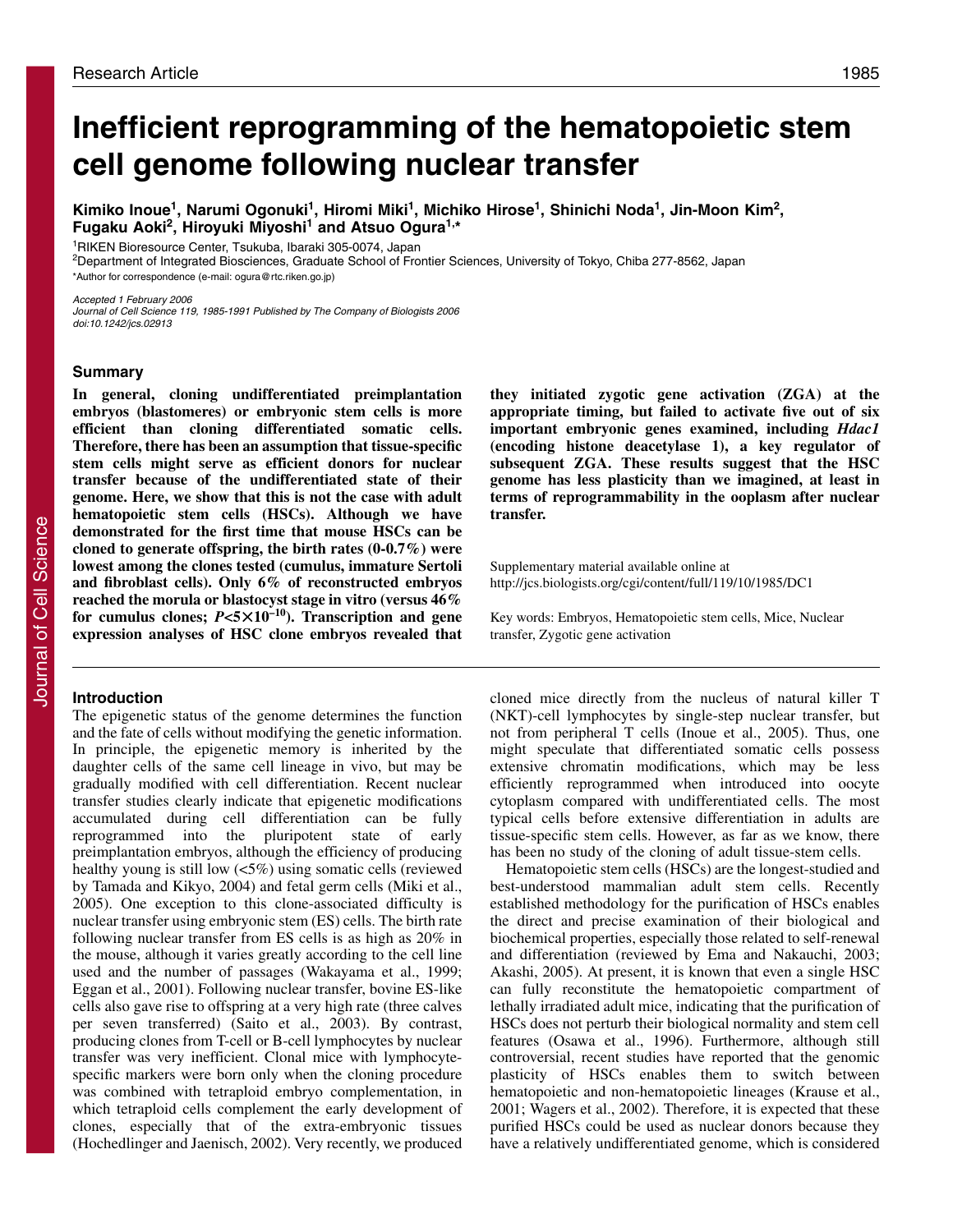better for somatic cell cloning than that of differentiated cells. In this study, we examined the reprogramming efficiency of the HSC genome after nuclear transfer cloning. It is known that the complexity of potentially contributory technical factors associated with cloning experiments might obscure the reprogramming efficiency of the donor genome. Therefore, we carefully assessed embryos reconstructed with HSCs for their developmental ability in vitro and in vivo, and for gene expression patterns, and compared these with those of embryos reconstructed with other somatic cells (cumulus cells, immature Sertoli cells and fibroblast cells) of the defined genetic backgrounds under strictly controlled experimental conditions as described previously (Inoue et al., 2002; Inoue et al., 2003).

## **Results and Discussion**

Development of HSC clone embryos in vivo and in vitro We isolated HSCs from B6D2F1 (C57BL/6Cr×DBA/2) females and (B6×129)F1 (C57BL/6Cr×129/Sv-ter) males so that we could compare their cloning efficiency with that of B6D2F1 cumulus cells, which are the standard donors for mouse cloning (Wakayama et al., 1998; Inoue et al., 2002), and with that of  $(B6 \times 129)F1$  immature Sertoli cells, which are the most efficient donors so far examined (Inoue et al., 2003), respectively. We also used tail-tip fibroblasts because they can be donors common to both sexes (Ogura et al., 2000b). Isolated HSCs, which have a smooth, round surface and a relatively small diameter, are easily nuclear transferred by injection. We experienced no technical problems in reconstructing oocytes. The rates of successful nuclear transfer, either by injection (HSCs, cumulus cells or immature Sertoli cells) or electrofusion (tail-tip fibroblasts), were approximately 70- 80%, irrespective of the cell type used. The majority of embryos thus reconstructed were cultured for 48 hours and transferred into recipient females. In all experimental groups, about 90% of cloned embryos developed to the 2-cell stage within the first 24 hours (Table 1). This reflected their predominant G0-G1 population. However, during the next 24 hours, many HSC-derived embryos in either genotype failed to develop to the 4-cell stage, whereas the majority of other clones reached the 4-cell stage (Table 1). Some embryos from HSCs and cumulus cells were cultured until 96 hours. Development of HSC clone embryos into blastocysts was very poor (5.9%; 13/220) compared with that of cumulus clones (45.8%, 88/192;  $P \le 5 \times 10^{-10}$ ) (Table 1). When 4-cell embryos were transferred into recipient females, two normal-looking offspring were born from HSCs from  $(B6\times129)F1$  males (Fig. 1), but not from



**Fig. 1.** Two pups cloned from (B6×129)F1 HSCs. The pups were normal in appearance and showed active movement shortly after caesarian section, but were cannibalized by the foster mothers within 24 hours. They had enlarged placentas, as observed for other somatically cloned mouse pups (Inoue et al., 2002).

B6D2F1 females (Table 1). Cloned offspring were born in all other groups,  $(B6 \times 129)F1$  Sertoli cells being the most numerous, which is consistent with our previous report (Inoue et al., 2003). Thus, HSC clones showed the lowest developmental potential both in vitro and in vivo among the clones tested (cumulus, immature Sertoli and fibroblast cells) in two defined genetic backgrounds.

# Transcription activity and gene expression in HSC clone embryos

As shown in the preceding section, the earliest developmental arrest of HSC embryos was found at the transition from 2-cell to 4-cell stage. In general, the donor genome should be reprogrammed by nuclear transfer to activate embryo-specific genes at the appropriate time, as occurs in normal fertilized embryos. This switch from maternal to embryonic control of the genome is commonly referred to as zygotic (or embryonic) gene activation (ZGA or EGA). In mice, early minor ZGA has been observed in the late 1-cell stage but the major ZGA occurs at the 2-cell stage (Telford et al., 1990). Therefore, it is very likely that reconstructed mouse embryos would arrest their development if they failed to initiate ZGA in a proper manner. To elucidate this possibility, we first examined transcriptional activity in HSC clone embryos for the initial ZGA (12 hours after oocyte activation) using a 5-bromouridine 5'-triphosphate (BrUTP) incorporation assay (Kim et al., 2002). As shown in Fig. 2, the levels of anti-BrUTP fluorescence, which reflect the transcriptional activity in HSC clone embryos, were not significantly different from those of control parthenogenetic or

**Table 1. Development of embryos cloned from HSCs and other somatic cells**

| Strain               | Donor cell  | Cultured | 2 cells $(\%)$ | 4 cells $(\% )$          | Morulae and<br>blastocysts $(\%)$ | Embryos<br>transferred $(ET)^*$ | Implanted<br>$(\%$ per ET) | Offspring<br>$(\%$ per ET) |
|----------------------|-------------|----------|----------------|--------------------------|-----------------------------------|---------------------------------|----------------------------|----------------------------|
| BDF1 (female)        | <b>HSC</b>  | 444      | 384 (86.5)     | $151 (34.0)^{\dagger}$   | $13/220(5.9)^8$                   | 109                             | $24(22.0)^{9}$             | 0(0.0)                     |
|                      | Cumulus     | 1141     | 1029 (90.2)    | $746(65.4)$ <sup>†</sup> | $88/192(45.8)^{8}$                | 545                             | $219(40.2)^{11}$           | 8(1.5)                     |
|                      | Fibroblasts | 358      | 348 (97.2)     | $279(77.9)$ <sup>†</sup> |                                   | 279                             | $151(54.1)^{\text{T}}$     | 2(0.7)                     |
| $B6\times129$ (male) | <b>HSC</b>  | 637      | 563 (88.4)     | 302 $(47.4)^{\ddagger}$  |                                   | 302                             | $90(29.8)$ **              | $2(0.7)^{+1}$              |
|                      | Sertoli     | 175      | 155(88.6)      | $104(59.4)^{4}$          |                                   | 81                              | $36(44.4)$ **              | $6(7.4)$ <sup>††</sup>     |
|                      | Fibroblasts | 192      | 172 (89.6)     | $126(65.6)^{4}$          | 65/94(69.1)                       | 155                             | $81 (52.3)$ **             | 3(1.9)                     |

\*Embryos were transferred at the 4-cell stage, except for 65 out of 155 embryos from B6×129 fibroblast clones, which were transferred at the morula or blastocyst stage.

<sup>†</sup>*P*<1×10<sup>-10</sup>; <sup>‡</sup>*P*<0.005; <sup>\$</sup>*P*<5×10<sup>-10</sup>; <sup>¶</sup>*P*<0.0005; \*\**P*<0.05; <sup>††</sup>*P*<0.01 (HSC vs other donor cells).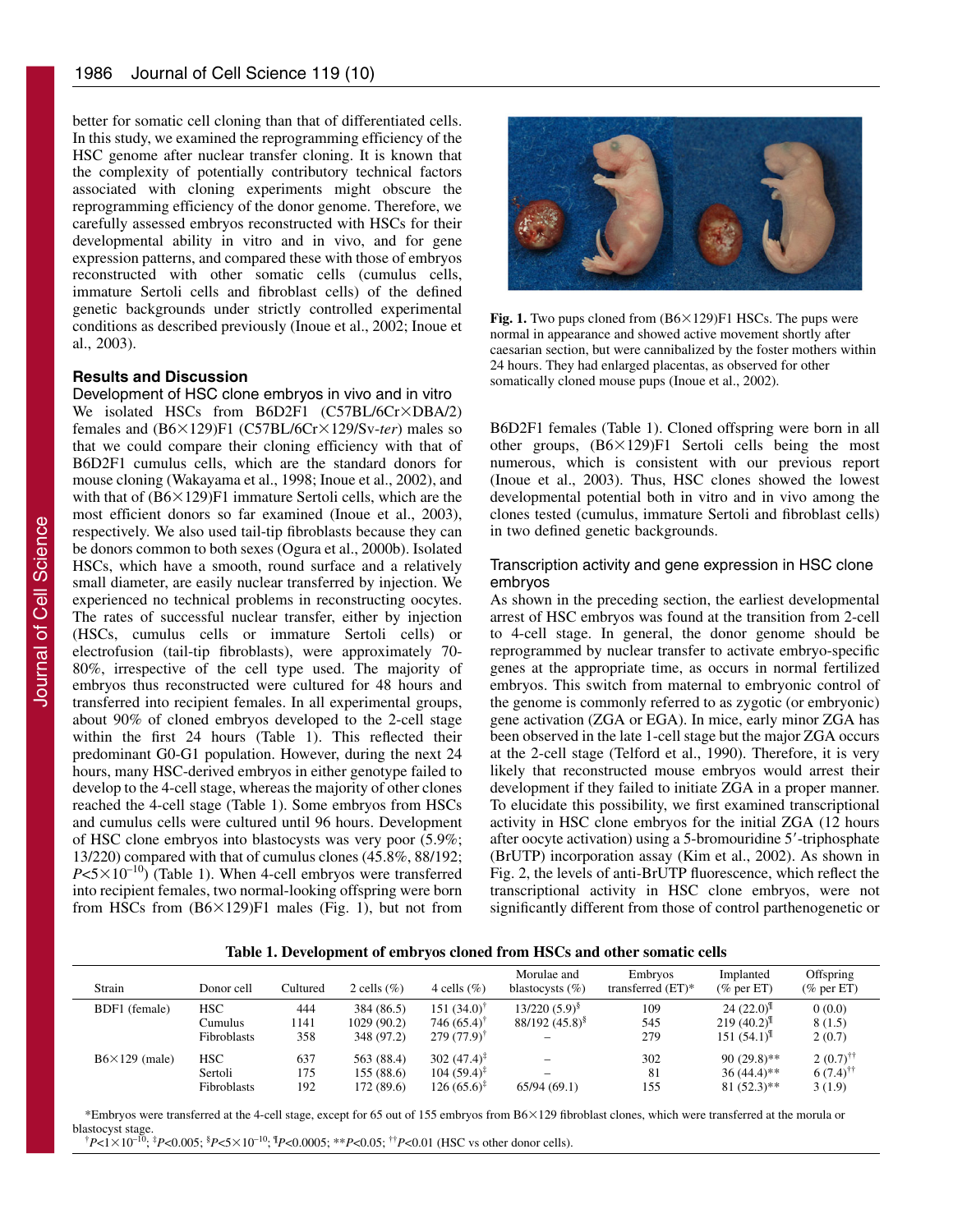

cumulus clone embryos. This indicates that HSC clone embryos initiated ZGA normally in terms of its timing and the initial transcriptional level; in other words, they successfully activated the so-called 'zygotic clock'.

The result from the BrUTP incorporation assay did not preclude the possibility that the developmental arrest of HSC clones might have been caused by failure to activate genes of the major ZGA at the 2-cell stage. We selected six zygotic genes – *Dppa2*, *Dppa3*, *Dppa4*, *ERV-L*, *Hdac1* and *eIF-1A* – according to previous studies on global or specific gene expression analysis (De Sousa et al., 1998; Hamatani et al., 2004; Evsikov et al., 2004). We examined individual embryos because cloned embryos generally show diverse gene expression patterns, even under strictly controlled experimental condition. The transcription levels of these genes in each embryo were examined by real-time quantitative reverse

**Fig. 2.** Transcriptional activity of 2-cell HSC clone embryos assessed by a BrUTP incorporation assay. (A) Incorporation of BrUTP was detected by a specific antibody in the nuclei (arrows) of cumulus clone embryos (left), HSC clone embryos (right) and parthenogenetic embryos (not shown) at 12 hours post-activation. (B) The fluorescent intensity in the nuclei, which depicts transcriptional activity, was not different between cumulus and HSC clone embryos (*P*>0.05), and both were at the control level (parthenogenetic embryos=100%).

transcriptase (RT)-PCR using specific primers (Table S1, supplementary material). The gene expression patterns of HSC cell embryos, cumulus cell embryos, in vitro fertilization (IVF) embryos and metaphase II (MII) oocytes are summarized in Fig. 3. Of the genes examined, *Dppa2*, *Dppa3*, *ERV-L* and *eIF-1A* showed significantly lower expression levels in HSC and cumulus clone embryos than in IVF embryos (Fig. 3). By contrast, *Hdac1* was downregulated in HSC clone embryos and normally expressed in cumulus clone embryos (Fig. 3).

We then analyzed the expression levels of other major histone deacetylase genes – *Hdac2* and *Hdac3* – in HSC clone embryos. As shown in Fig. 3, both *Hdac2* and *Hdac3* were detected in MII oocytes, but their expression levels decreased by the 2-cell stage in IVF and cumulus clone embryos. The expression profiles of three histone deacetylase genes in this study are consistent with those reported previously by Schultz



**Fig. 3.** Quantification by real-time RT-PCR of mRNA expression of various genes in single oocytes and embryos. Genotype (B6D2F1)-matched unfertilized MII oocytes, 2-cell IVF embryos, 2-cell cumulus clone embryos and 2-cell HSC clone embryos were analyzed. *Dppa2*, *Dppa3*, *Dppa4*, *eIF-1A*, *ERV-L* and *Hdac1* are considered zygotically activated embryos according to previous studies. Except for *Hdac3*, values are expressed relative to those in the IVF group (value=1). For *Hdac3*, the values are expressed relative to *Hprt* values because of lack of *Hdac3* expression in the IVF group. Values with different letters (a and b) differ significantly (*P*<0.05; Scheffe's F test).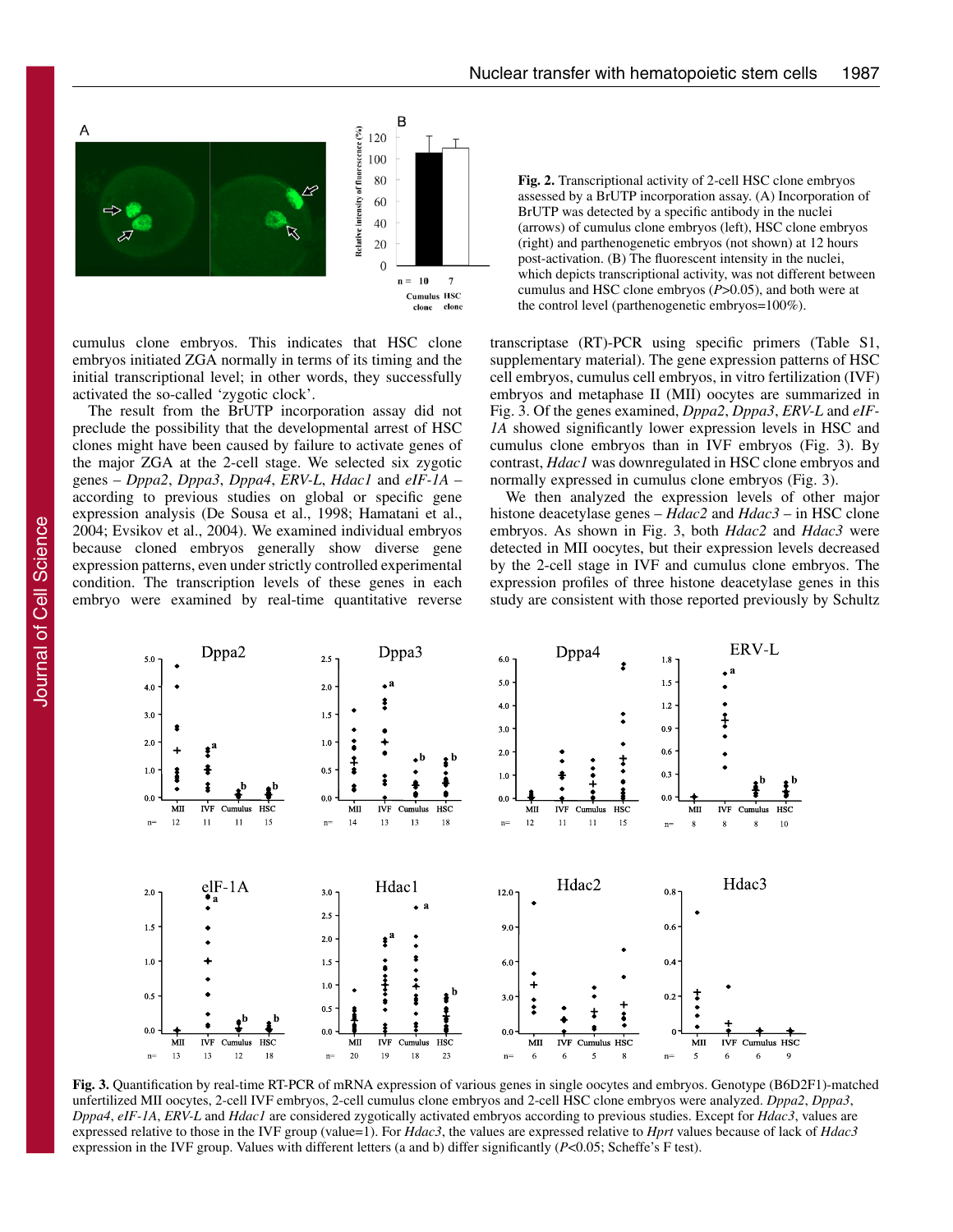et al. (Schultz et al., 1999). They found that *Hdac1* was expressed at low levels in MII oocytes and 1-cell embryos, but at high levels in 2-cell and 4-cell embryos. By contrast, the patterns of *Hdac2* and *Hdac3* demonstrated high levels of transcripts in MII oocytes, followed by degradation until the 4 cell stage. Thus, in mouse embryos, *Hdac1* is the major zygotically activated histone deacetylase gene. Indeed, only *Hdac1* is sensitive to  $\alpha$ -amanitin among the histone deacetylase genes and has the most number of interactions with other genes in a gene network of mouse 2-cell embryos (Zeng and Schultz, 2005). Consequently, this gene is probably the key regulator of the correct pattern of gene expression required for further development, because global histone hyperacetylation by histone deacetylase inhibitor (trichostatin A) leads to a complete developmental block at the 2-cell stage (Ito et al., 2000; Ma et al., 2001).

We then examined whether the levels of histone acetylation were affected in HSC clone embryos by immunostaining using antibodies specific to histone H3 acetylated on lysine 9 (H3K9), histone H4 acetylated on lysine 8 (H4K8) and histone H3 acetylated on lysine 14 (H3K14). According to data by Stein et al. (Stein et al., 1997), H3K9 and H4K8 are sensitive to histone deacetylase inhibitors whereas H3K14 is nonsensitive. As expected, HSC clone embryos were more strongly stained with the antibodies for H3K9 and H4K8, but not with the antibody for H3K14, as compared with cumulus clone embryos and intracytoplasmic sperm injection (ICSI) embryos (Fig. 4). This finding clearly indicates that the low *Hdac1* activity in HSC clone embryos leads to a phenotypic modification at the chromatin level, and probably leads to low developmental potency of the embryos. Interestingly, Kishigami et al. have recently reported that development of clones was significantly improved when reconstructed oocytes were exposed to trichostatin A during oocyte activation (Kishigami et al., 2006). As the zygotic transcription has not yet started by this stage, this treatment might have enhanced reprogramming of the genome by increasing the accessibility of 'reprogramming factors' to DNA with hyperacetylated histones.

The expression of *Dppa2*, *Dppa3*, *ERV-L* and *eIF-1A* was significantly repressed in both HSC and cumulus clone embryos as compared with that of IVF embryos (Fig. 3). The *eIF-1A* gene is also a key regulator of ZGA because eIF-1A (formerly known as eIF-4C) is the major translation initiation factor in mouse 2 cell embryos and is thought to function in mRNA and initiator tRNA recruitment (Rhoads, 1993; De Sousa et al., 1998). *Dppa2* and *Dppa3* are genes with sequence similarities to the *Oct4* gene, which plays an essential role in the control of developmental pluripotency. *Dppa3*, also known as *PGC7* (Sato et al., 2002) and *Stella* (Saitou et al., 2002), is essentially a maternal-effect gene but is further activated during preimplantation development (Payer et al., 2003). *ERV-L* is an endogenous retrovirus gene that shows a high expression coincidently with ZGA, although its roles in embryonic development are unclear (Evsikov et al., 2004). It is very probable that these zygotically activated genes had a cumulative effect and were responsible, at least in part, for the lower development potential of cloned embryos compared with normally fertilized IVF embryos (more than 90% blastocyst rates). We postulate that the low *Hdac1* activity found in HSC clone embryos might have further compromised their gene expression pattern, leading to the extremely low cloning efficiency.

Unlike normal fertilization, successful nuclear transfer cloning requires silencing of genes that had been actively

transcribed in the donor cells. In a recent study of cloning cultured myoblast cells, the reconstructed embryos continued to express muscle-specific genes and showed a greater preference for cell culture media than embryo culture media, indicating inheritance of somatic cell phenotypes (Gao et al., 2003). We examined HSC clone embryos for the transcription of *Endomucin*, *CD45* and *c-kit*, which are known to represent active genes of HSCs (Akashi et al., 2003). RT-PCR revealed that these genes were not expressed in HSC clone embryos at the 2-cell or blastocyst stage (Fig. 5). The absence of CD45 protein was also confirmed by immunofluorescence of HSC-derived blastocysts (data not shown). Normal gene suppression upon nuclear transfer was also confirmed for cumulus cell clones (Fig. 5). Thus, we can assume that the active state of donor-specific genes was successfully converted to the repressive state following nuclear transfer under our experimental conditions.

# Low plasticity of HSC genome

This study is the first to demonstrate the birth of cloned pups following nuclear transfer using HSCs. We expected that cloning efficiency would be better with HSCs than with other differentiated somatic cells because it has been suggested that the HSC genome possesses sufficient plasticity to differentiate into non-hematopoietic as well as hematopoietic lineages (Krause et al., 2001). However, in vitro development of HSC clone embryos was very



**Fig. 4.** Fluorescent images of 2-cell embryos stained with antibodies that recognized acetylated histones. Histone H3 acetylated on lysine 9 (H3K9) and H4K8, but not H3K14, are known to be sensitive to histone deacetylases. HSC clone embryos were more intensely stained for H3K9 and H3K14 than cumulus clone embryos or intracytoplasmic sperm injection (ICSI) embryos. Dot-like areas were frequently noted in HSC clone embryos (arrowheads). In HSC clone embryos, the two blastomeres were often stained differentially for H4K8. There was no difference in the staining pattern for H3K14 among the three types of embryos. 6-12 embryos were observed in each group.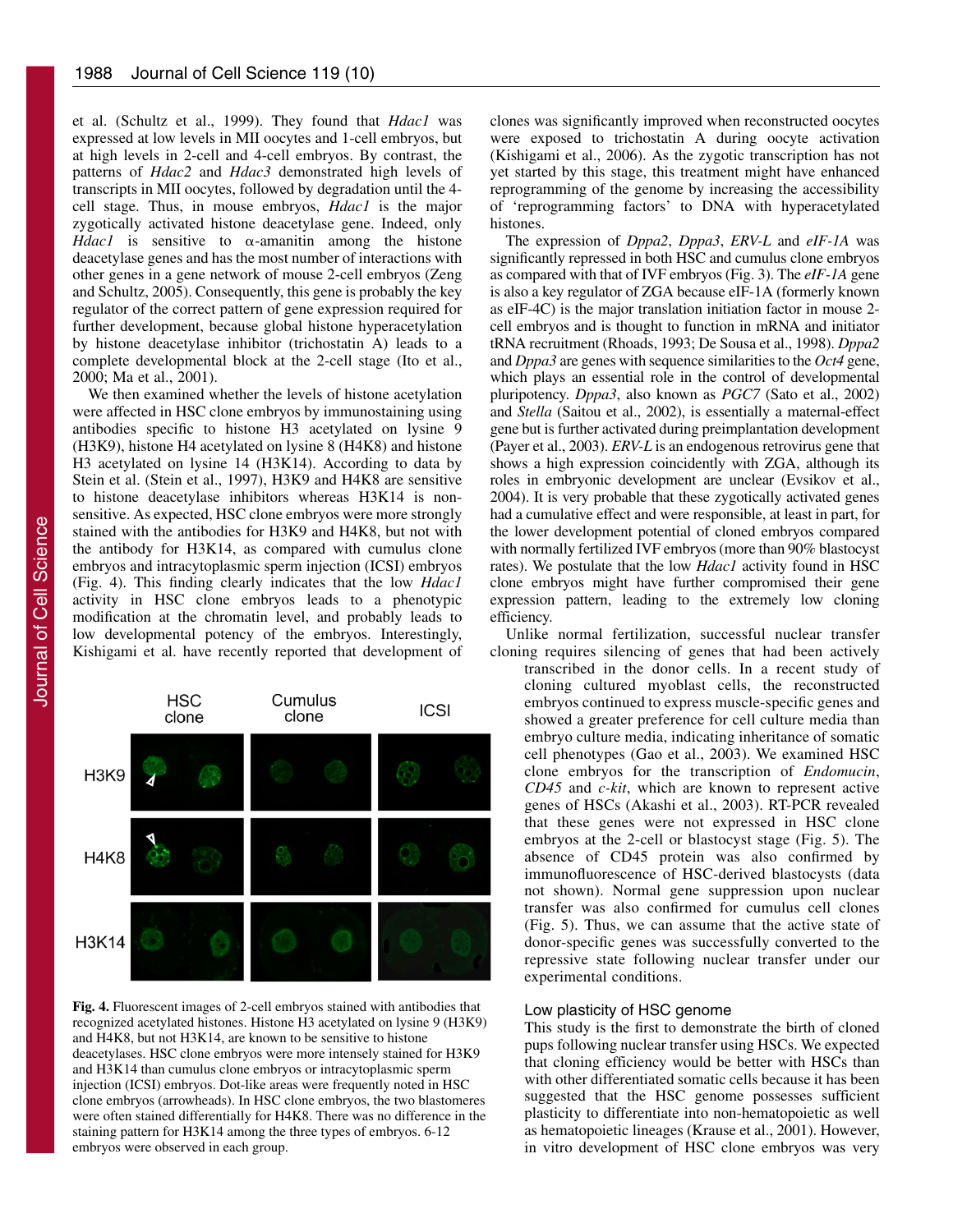

**Fig. 5.** Detection of donor-cell-specific gene expression in cloned embryos by RT-PCR. Transcription of donor-cell-specific genes was repressed in HSC clone and cumulus clone embryos. Each lane represents a single embryo, but results were confirmed by at least four replicates.

poor and the birth rates per transfer were no better than those of clones from other cell types in both genotypes (B6D2F1 and  $B6\times129$ ). We have also found that the efficiency of ES cell establishment from HSC clone embryos was also poor (2 lines from 13 blastocysts, 15%) as compared with that from cumulus clone embryos (13/34, 38%) (unpublished). Consistent with these findings, HSC clone embryos failed to activate five out of six zygotically activated genes. As we used markers of CD34–/lowc-Kit+Sca-1+Lin– (CD34– KSL) for donor cell isolation, the cell suspension was considered to be highly enriched for HSCs and their immediate progeny, which have multi-differentiation potency. We confirmed that the HSCs we isolated had the capacity for long-term hematopoietic lineage reconstitution in lethally irradiated mice after single-cell transplantation. When 3, 5 and 10 isolated cells were transplanted,  $100\%(4/4)$ ,  $100\%$   $(3/3)$  and  $67\%$   $(2/3)$ , respectively, of recipient mice showed long-term reconstitution (Table S2, supplementary material). This result is comparable with that of a previous report (Osawa et al., 1996). Thus, the genome of HSCs has a lower genomic plasticity in terms of the ability to be reprogrammed in the MII cytoplasm.

The extremely low cloning outcome using HSCs as donor cells is in contrast with the efficient birth of clone pups and establishment of ES cells following nuclear transfer with NKT cells, a lymphocyte population in the same hematopoietic lineage (Inoue et al., 2005). Therefore, the presumptive notion that there is a reciprocal correlation between nuclear transfer cloning efficiency and cell differentiation status might not always be true, at least for cells within the hematopoietic lineage.

# Why was Hdac1 repressed in HSC clone embryos?

As mentioned previously in this paper, low *Hdac1* activity might have been one of the causes of the very poor development of HSC clone embryos. Generally, hyperacetylation of histones results in a transcriptionally active state by increasing the accessibility of transcriptional factors to DNA (Grunstein, 1997). This state can be readily achieved by low histone deacetylase activity. It is hypothesized that HSCs express multiple genes at a low level, probably as a result of a wide-open chromatin structure that enables random access of multiple transcriptional factors (Akashi et al., 2005; Zipori, 2004). HSCs decrease transcriptional accessibility as they



**Fig. 6.** Real-time RT-PCR quantification of *Hdac1* expression in donor HSCs, cumulus cells and other somatic cells freshly isolated from B6D2F1 female mice. Values are expressed relative to the *Hprt* expression level, which was assigned a value of 1.

differentiate in a stepwise manner to restrict the developmental potentials (Akashi et al., 2003). In an additional series of experiments, we undertook a quantitative analysis for *Hdac1* expression in donor HSCs that were freshly prepared from bone marrow tissue. Interestingly, the expression of *Hdac1* mRNA in HSCs was lower than that of other somatic cells (Fig. 6). Indeed, a recent study presented evidence that histone deacetylase inhibitors can preserve stem cell characteristics in mouse and human HSCs in culture (Young et al., 2004). Thus, the epigenetic state of the HSC genome, which might reflect its stem-like nature, is perhaps resistant to reprogramming and could be inherited through nuclear transfer, although further analytical studies are needed to confirm this hypothesis.

## **Materials and Methods**

#### Animals

All animals, including oocyte donors, cell donors and embryo transfer recipients were maintained under specific-pathogen-free conditions at the Bioresource Center (RIKEN, Japan). They were provided with water and commercial laboratory mouse chow ad libitum and were housed under controlled lighting conditions (daily light period: 0700 hour to 2100 hour). All animals were maintained in accordance with the guidelines of RIKEN.

## Nuclear donor cells

HSCs, cumulus cells, immature Sertoli cells and fibroblast cells were prepared as described previously (Osawa et al., 1996; Wakayama et al., 1998; Ogura et al., 2000a; Ogura et al., 2000b) with slight modifications. HSCs were isolated from the bone marrow of 8- to 10-week-old B6D2F1 and  $(B6\times129)F1$  mice. Bone marrow cells were stained with a lineage marker (Lin) cocktail consisting of biotinylated anti-Gr-1, -Mac-1, -B220, -CD4, -CD8 and -Ter119 antibodies. Lin<sup>+</sup> cells were depleted using Dynabeads M-280 streptavidin (SA) (Dynal Biotech). The remaining cells were stained with fluorescein isothiocyanate (FITC) conjugated anti-CD34, phycoerythrin (PE)-conjugated anti-Sca-1, allophycocyanin (APC)-conjugated anti-c-Kit and biotinylated anti-Lin antibodies, followed by staining with SA-APC-Cy7. CD34<sup>-/low</sup>c-Kit<sup>+</sup>Sca-1<sup>+</sup>Lin<sup>-</sup> (CD34<sup>-</sup>KSL) cells, which are highly enriched for HSCs, were sorted into  $200 \mu l$  of serum-free medium S-Clone (Sanko Junyaku) containing 1% fetal bovine serum, mouse stem cell factor (SCF) (10 ng/ml; KIRIN), and human thrombopoietin (TPO; 100 ng/ml; KIRIN) using a fluorescence-activated cell sorter (FACS) Vantage SE (BD Biosciences). All antibodies were purchased from BD Biosciences Pharmingen and eBioscience. The sorting gates for CD34– KSL cells on FACS profiles are shown in Fig. S1, supplementary material. CD34<sup>-</sup>KSL cells represented 0.0154%±0.0057% and 0.0106%±0.0016% of bone marrow mononuclear cells in B6D2F1 (*n*=8) and (B6×129)F1 (n=6) mice, respectively. The sorted CD34<sup>-</sup>KSL cells were subjected to a competitive repopulation assay (Osawa et al., 1996). Cumulus cells were collected from cumulus-oocyte complexes of B6D2F1 mice that had been superovulated, as described below. Immature Sertoli cells were isolated from newborn testes of  $(B6 \times 129)F1$  males at 2-5 days after birth by treatment with 0.1 mg/ml collagenase (Sigma Aldrich) and 0.2 mg/ml trypsin (Sigma Aldrich). Adult fibroblast cells were collected from tail-tip tissue of B6D2F1 females and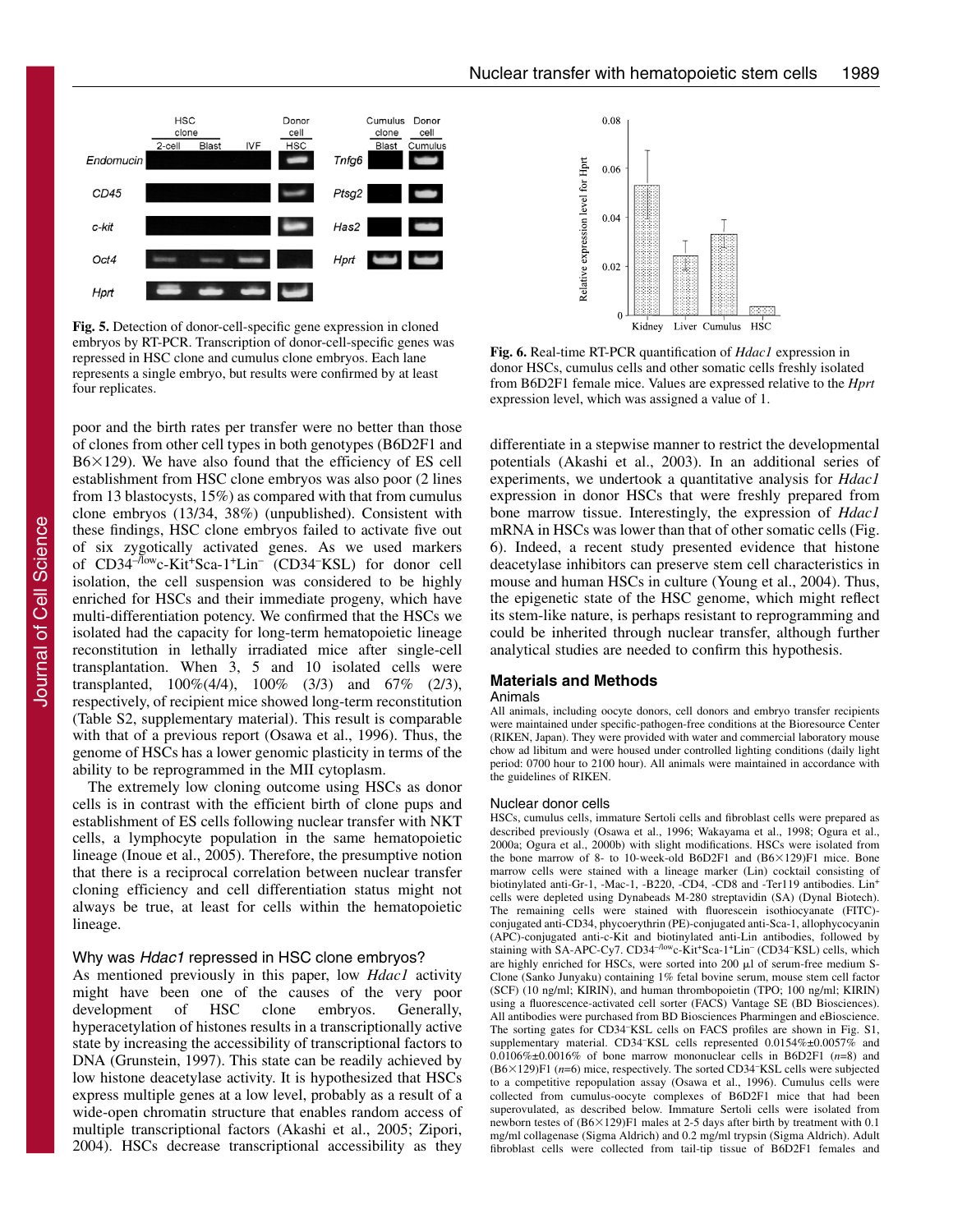(B6-129)F1 males at 2-4 months of age. Tail-tip fibroblasts adhered to the bottom of the dish and became confluent within two weeks of culture.

#### Nuclear transfer

Nuclear transfer was carried out as described previously (Wakayama et al., 1998; Ogura et al., 2000a; Ogura et al., 2000b). B6D2F1 females at 7-10 weeks of age were superovulated with an injection of 7.5 IU pregnant mare serum gonadotrophin (PMSG) and 7.5 IU human chorionic gonadotropin (hCG) at intervals of 48 hours. Mice were sacrificed and the oviducts were removed 16 hours after the hCG injection. Cumulus-oocyte complexes collected from the oviducts were freed of cumulus cells by 0.1% bovine testicular hyaluronidase in KSOM medium (Lawitts and Biggers, 1993). Oocytes were washed three times with fresh KSOM medium and were incubated at  $37.5^{\circ}$ C in an atmosphere of  $5.5\%$  CO<sub>2</sub> in air. MII oocytes were enucleated with a small amount of cytoplasm in Hepes-buffered KSOM medium containing 7.5 mg/ml cytochalasin B at 37°C using a piezo-driven micromanipulator (PrimeTech). After repeated washes with fresh medium, the enucleated oocytes were incubated in KSOM for 0.5-2 hours. Nuclei from hematopoietic cells, cumulus cells and immature Sertoli cells were transferred into enucleated oocytes by direct injection using a piezo-driven micromanipulator. Nuclei from tail-tip fibroblasts were transferred by electrofusion (2300 V/cm, 9  $\mu$ s) in 300 mM mannitol medium containing 50 nm  $MgCl<sub>2</sub>$  and 0.1 mg/ml polyvinyl alcohol. Oocyte-donor cell pairs were aligned by AC current (200 V/cm, 2 MHz, 10-20 seconds) before the electrofusion pulse. Oocytes reconstructed by injection or electrofusion were cultured in KSOM for 1-2 hours, activated with  $Ca^{2+}$ -free KSOM containing  $3 \text{ mM } SrCl_2$  and  $5 \text{ mg/ml } CrC_1$  and  $1 \text{ hour, and then}$ cultured in the presence of 5 mg/ml cytochalasin B for 5 hours. After washing, the embryos were further cultured in KSOM at  $37.5^{\circ}$ C under  $5.5\%$  CO<sub>2</sub> in air until gene expression analysis or embryo transfer. Reconstructed embryos that reached the 4 cell stage by 48 hours in culture were transferred into the oviducts of day-one pseudopregnant ICR females mated with vasectomized males. On day 20, the recipient females were examined for the presence of fetuses, and live pups were nursed by lactating ICR females.

#### Measurement of in vitro transcriptional activity

In vitro transcriptional activity was measured as described previously (Kim et al., 2002). Briefly, reconstructed embryos at 12 hours post-activation were permeabilized in phosphate buffer (PB) containing 0.05% Triton X-100 and labeled with BrUTP for 15 minutes. After washing with PB three times, the embryos were fixed with 3.7% paraformaldehyde and stained with anti-BrUTP monoclonal antibody (Boehringer-Mannheim). Subsequently, they were incubated in PBS containing 0.5 mg/ml anti-mouse IgG antibody conjugated with Texas Red (Jackson ImmunoResearch) for 45 minutes. Fluorescent label was quantified with a confocal laser-scanning microscope (Carl Zeiss).

## Gene expression analysis of 2-cell and blastocyst embryos

The zonae pellucidae of reconstructed 2-cell stage (24-26 hours after activation) or blastocyst (96-98 hours after activation) embryos were removed by treatment with acidic Tyrode's solution. Each embryo was transferred into a 0.2 ml PCR tube, and cDNA was extracted by Cell-to-cDNA II (Ambion). For primer sequences and PCR conditions, see supplementary material. For quantitative analysis using 2-cell embryos, the PCR products amplified with primers were purified with a Freeze 'N Squeeze Spin Column (BioRad) and tenfold serially diluted products were used as the external standards for the real-time PCR. The ABI Prism 7900HT was used to determine the levels of cDNA with a QuantiTect SYBER Green PCR Kit (QIAGEN). The level of the *Hprt* gene in each embryo was used for the endogenous reference. Temperature conditions for amplification were as follows: an initial activation step of 94°C for 15 minutes, followed by 50 cycles of denaturation at 94°C for 30 seconds, annealing at 60°C for 30 seconds and extension at 72°C for 30 seconds, and a final step at 72°C for 2 minutes. For the gene expression analysis of blastocysts, purified cDNAs were amplified with Ex Taq DNA Polymerase Hot-Start Version (TaKaRa) using the primer sets listed in Table S1, supplementary material. The amplified products were separated by 2% agarose gel electrophoresis.

## Expression analysis of donor-cell-specific genes in cloned embryos

Tissue and cell samples (liver, kidney, cumulus cells and HSCs) for gene expression analysis were collected from B6D2F1 adult females. Immediately before collection of the liver and kidneys, cells in the blood vessels were thoroughly removed by perfusion of animals under deep anesthesia. Cumulus cells and HSCs were prepared as described elsewhere in the methods section. After homogenization, RNAs of these samples were purified with ISOGEN (Wako). cDNAs were synthesized with reverse transcriptase (Takara) and quantitative analysis was carried out as described above with primers shown in Table S1, supplementary material.

## Immunostaining for acetylated histones in 2-cell embryos

2-cell embryos were fixed in PBS containing 0.1 mg/ml polyvinyl alcohol and 4% paraformaldehyde for 1 hour and washed in PBS supplemented with 1 mg/ml BSA (Sigma-Aldrich) (PBS-BSA) at room temperature. Fixed embryos were then immersed overnight with PBS-BSA containing 0.5% Triton X-100 for blocking and permeabilization at 4°C. The embryos were incubated with a rabbit polyclonal antibody against acetyl-histone H3-Lys9 (H3K9), H3-Lys14 (H3K14) or K4-Lys8 (H4K8) (Upstate) for 1 hour. After washing in PBS-BSA, the embryos were stained with FITC-conjugated anti-rabbit IgG antibody (Sigma-Aldrich) for 1 hour. For labeling nuclear DNA, 5 mg/ml DAPI (Nacalai Tesque) was used. Immunostaining was performed at room temperature. Following thorough washing, the embryos were mounted on slide glasses using antifading mounting medium (Vectashield; Vector Laboratories) and observed using a confocal scanning laser microscope (Digital Eclipse C1).

#### Statistical analysis

Development of embryos in vitro and in vivo was compared between groups using Fisher's exact probability test. The relative transcription levels of embryos or donor cells determined by quantitative real-time RT-PCR were analyzed by one-way ANOVA followed by a post-hoc procedure using Scheffe's F test for multiple comparisons between the groups where appropriate. Other methods of statistical analysis, when appropriate, are indicated in the Results and Discussion.

We thank A. Iwama and M. Osawa for providing the sequence information of the *Endomucin* gene. This research was supported by grants from MEXT, MHLW, CREST and the Human Science Foundation (all Japanese).

## **References**

- **Akashi, K.** (2005). Lineage promiscuity and plasticity in hematopoietic development. *Ann. N. Y. Acad. Sci.* **1044**, 125-131.
- **Akashi, K., He, X., Chen, J., Iwasaki, H., Niu, C., Steenhard, B., Zhang, J., Haug, J. and Li, L.** (2003). Transcriptional accessibility for genes of multiple tissues and hematopoietic lineages is hierarchically controlled during early hematopoiesis. *Blood* **101**, 383-389.
- **De Sousa, P. A., Watson, A. J. and Schultz, R. M.** (1998). Transient expression of a translation initiation factor is conservatively associated with embryonic gene activation in murine and bovine embryos. *Biol. Reprod.* **59**, 969-977.
- **Eggan, K., Akutsu, H., Loring, J., Jackson Grusby, L., Klemm, M., Rideout, W. M., III, Yanagimachi, R. and Jaenisch, R.** (2001). Hybrid vigor, fetal overgrowth, and viability of mice derived by nuclear cloning and tetraploid embryo complementation. *Proc. Natl. Acad. Sci. USA* **98**, 6209-6214.
- **Ema, H. and Nakauchi, H.** (2003). Self-renewal and lineage restriction of hematopoietic
- stem cells. *Curr. Opin. Genet. Dev.* **13**, 508-512. **Evsikov, A. V., de Vries, W. N., Peaston, A. E., Radford, E. E., Fancher, K. S., Chen, F. H., Blake, J. A., Bult, C. J., Latham, K. E., Solter, D. et al.** (2004). Systems biology of the 2-cell mouse embryo. *Cytogenet. Genome Res.* **105**, 240-250.
- **Gao, S., Chung, Y. G., Williams, J. W., Riley, J., Moley, K. and Latham, K. E.** (2003). Somatic cell-like features of cloned mouse embryos prepared with cultured myoblast nuclei. *Biol. Reprod.* **69**, 48-56.
- **Grunstein, M.** (1997). Histone acetylation in chromatin structure and transcription. *Nature* **389**, 349-352.
- **Hamatani, T., Carter, M. G., Sharov, A. A. and Ko, M. S.** (2004). Dynamics of global gene expression changes during mouse preimplantation development. *Dev. Cell* **6**, 117- 131.
- **Hochedlinger, K. and Jaenisch, R.** (2002). Monoclonal mice generated by nuclear transfer from mature B and T donor cells. *Nature* **415**, 1035-1038.
- **Inoue, K., Kohda, T., Lee, J., Ogonuki, N., Mochida, K., Noguchi, Y., Tanemura, K., Kaneko-Ishino, T., Ishino, F. and Ogura, A.** (2002). Faithful expression of imprinted genes in cloned mice. *Science* **295**, 297.
- **Inoue, K., Ogonuki, N., Mochida, K., Yamamoto, Y., Takano, K., Kohda, T., Ishino, F. and Ogura, A.** (2003). Effects of donor cell type and genotype on the efficiency of mouse somatic cell cloning. *Biol. Reprod.* **69**, 1394-1400.
- **Inoue, K., Wakao, H., Ogonuki, N., Miki, H., Seino, K., Nambu-Wakao, R., Noda, S., Miyoshi, H., Koseki, H., Taniguchi, M. et al.** (2005). Generation of cloned mice by direct nuclear transfer from natural killer T cells. *Curr. Biol.* **15**, 1114-1118.
- **Ito, M., Sakai, S., Nagata, M. and Aoki, F.** (2000). Effect of histone deacetylase inhibitors on early preimplantation development in mouse embryo. *J. Mammal. Ova Res.* **17**, 90-95.
- **Kim, J. M., Ogura, A., Nagata, M. and Aoki, F.** (2002). Analysis of the mechanism for chromatin remodeling in the embryos reconstructed by somatic nuclear transfer. *Biol. Reprod.* **67**, 760-766.
- **Kishigami, S., Mizutani, E., Ohta, H., Hikichi, T., Thuan, N. V., Wakayama, S., Bui, H. T. and Wakayama, T.** (2006). Significant improvement of mouse cloning technique by treatment with trichostatin A after somatic nuclear transfer. *Biochem. Biophys. Res. Commun.* **340**, 183-189.
- **Krause, D. S., Theise, N. D., Collector, M. I., Henegariu, O., Hwang, S., Gardner, R., Neutzel, S. and Sharkis, S. J.** (2001). Multi-organ, multi-lineage engraftment by a single bone marrow-derived stem cell. *Cell* **105**, 369-377.
- **Lawitts, J. A. and Biggers, J. D.** (1993). Culture of preimplantation embryos. *Methods Enzymol.* **225**, 153-164.
- **Ma, J., Svoboda, P., Schultz, R. M. and Stein, P.** (2001). Regulation of zygotic gene activation in the preimplantation mouse embryo: global activation and repression of gene expression. *Biol. Reprod.* **64**, 1713-1721.